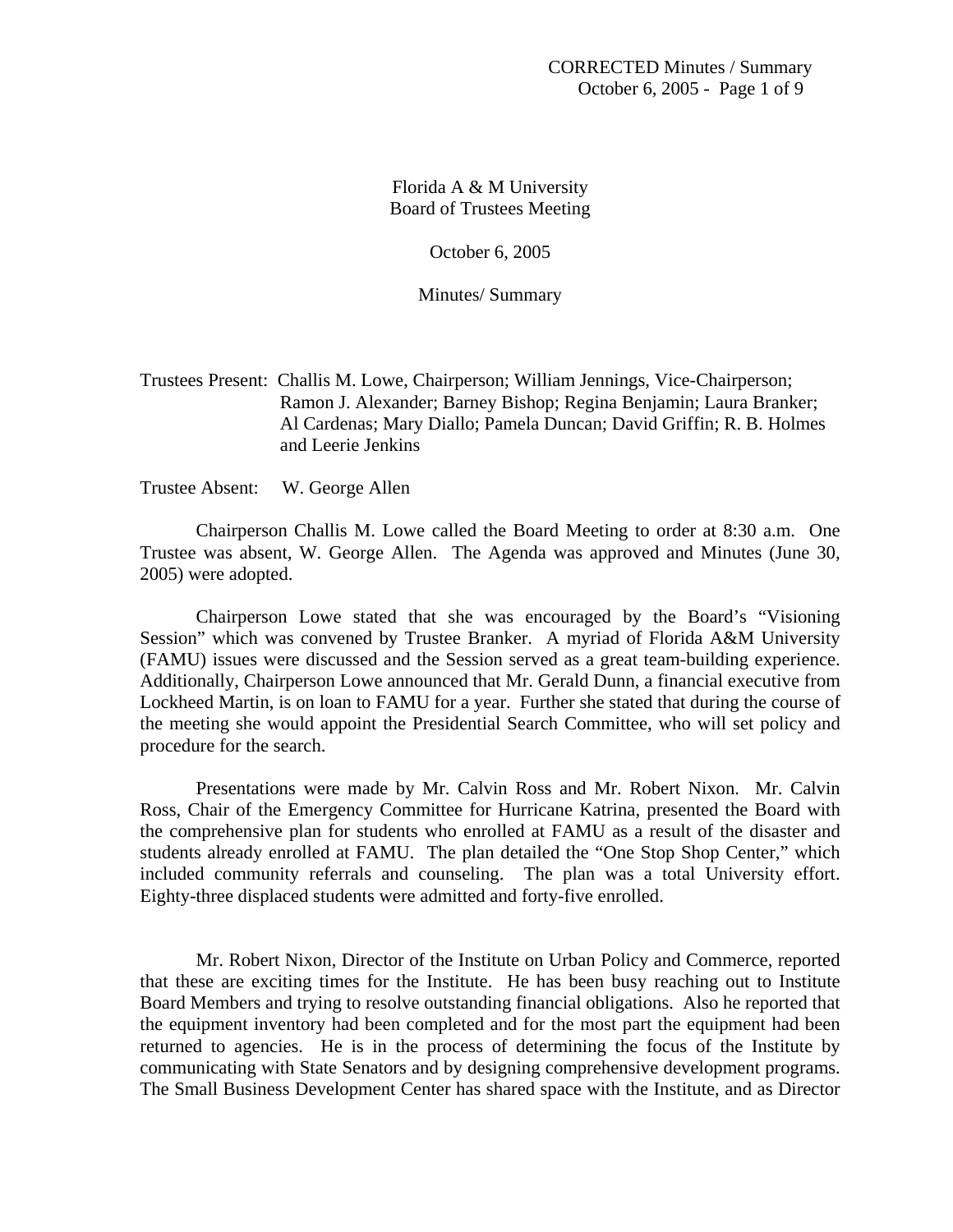## CORRECTED Minutes / Summary October 6, 2005 - Page 2 of 9

of both, he reports to the President. Several questions followed such as the level of current funding; monies returned to funding agencies; the beginning date of the "new" Institute. Mr. Nixon explained that many of the grants had expired, and that many were not in line with the Mission of the University and that there are pending litigations in some instances. Trustee Bishop recommended that Mr. Nixon schedule an Institute Board meeting as soon as possible and requested that Mr. Nixon prepare a report of monies/funds returned to agencies.

## **The Institute on Urban Policy and Commerce Report was accepted.**

President Castell Vaughn Bryant began her Report by announcing that the Hay Group is on campus to conduct and complete a classification and compensation study for Human Resources in accordance with **Resolution No. 18-05** [A resolution of the Board of Trustees of Florida Agricultural and Mechanical University ratifying a classification and compensation study for employees classified as administrative and professional and executive service for the University and USPS; providing an effective date and for other purposes]. President Bryant will provide a report, including recommendations, to the Board upon the conclusion of the study.

President Bryant shared the Atlanta Business Journal regarding the financial impact of the Classic featuring Florida A & M University and Tennessee State in Atlanta. She stated that FAMU's contract with 100 Black Men of Atlanta Inc. for the Classic expires in December 2006.

Mr. Eddie Jackson, Chairperson for the Homecoming Gala, honoring Dr. LaSalle Leffall on Friday, October 21 at the Civic Center, gave a brief biographical sketch of the honoree. Dr. LeFall is a 1940 Summa Cum Laude graduate of Florida A&M University, who has a recent publication. Book sales will benefit the Gadsden County Schools. Blue Cross Blue Shield contributed \$25,000 to the event.

President Bryant continued by introducing Dr. Jesse Lutabingwa, Assistant Vice President for International Studies, who in turn presented the Diplomat in Residence, Mr. Hugh Williams, United States Department of State. Mr. Williams brought greetings on behalf of Secretary of State Condoleezza Rice. President Bryant followed with introduction of new members of her administrative staff:

- Dr. Debra Austin Provost & Vice President for Academic Affairs
- Attorney Rufus Little Vice President for Audit and Compliance
- Dr. Vincent June Vice President for Student Affairs
- Mr. Gerald Dunn CFO and Vice President for Budget and Financial Affairs
- Dr. Keith Jackson Vice President for Sponsored Research
- Mr. Clarence Stallworth –Associate Vice President of Facilities and **Construction**
- Mr. Rubin Carter Head Football Coach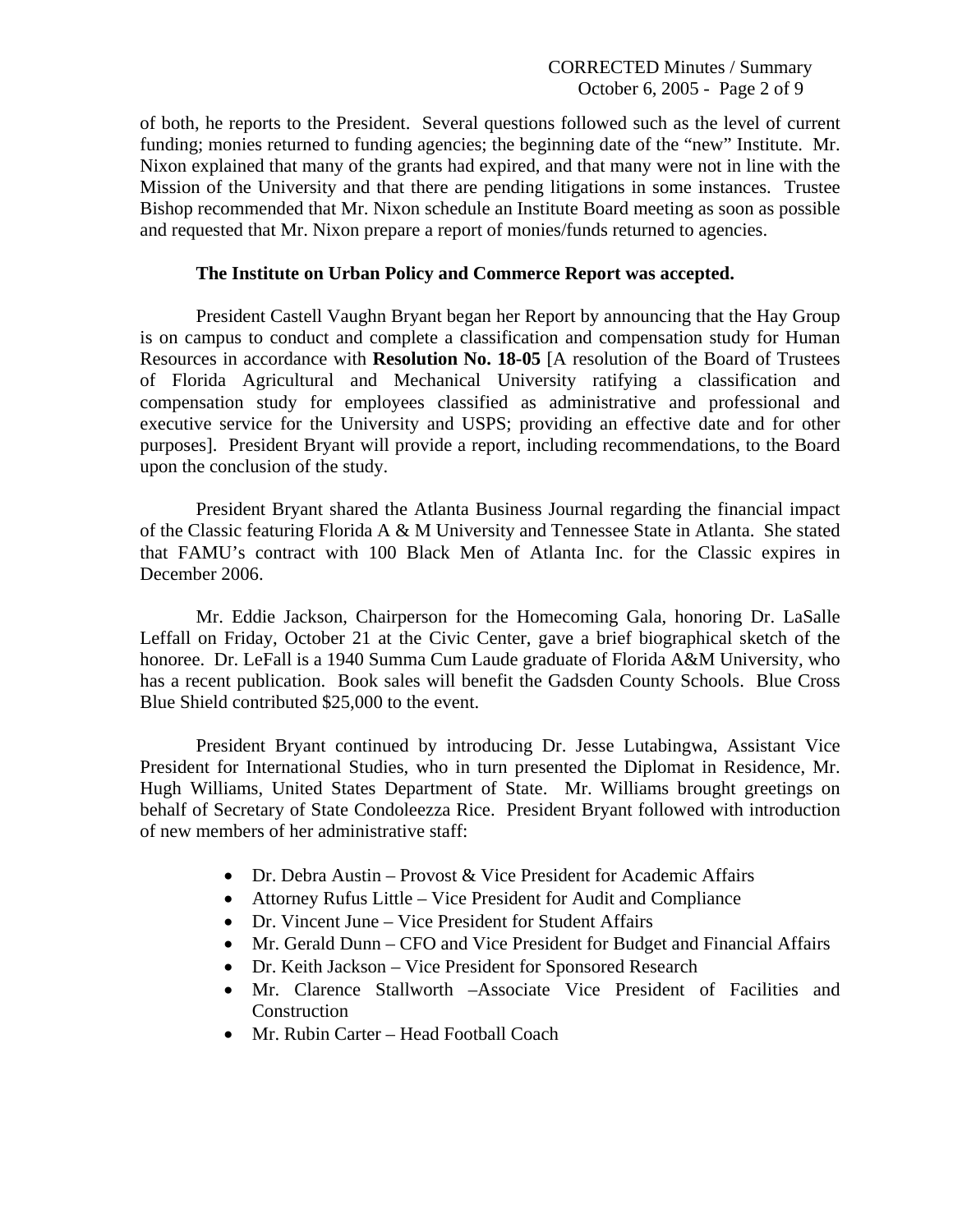Other new coaches introduced:

- Ms. Nicole Threats Coach, Women's Tennis
- Mr. Renato Diaz Coach, Running Backs
- Mr. Kevin Thompson Coach, Offensive Line

 Trustee Barney Bishop inquired about the decline in University enrollment. President Bryant stated that the status of enrollment is a Discussion Item and that a full report will be issued before the conclusion of the meeting.

 Trustee Bishop asked about the status of the retrieval of duplicate net checks that were erroneously issued to students earlier this year. President Bryant stated that there is a process in place to contact persons who owe Florida A & M University.

 Trustee Bishop asked about Tallahassee Community College students in Florida A&M University's Marching 100. Trustee Holmes called for a point of order and asked that the Agenda be followed. He suggested that many questions may be answered through presentations on the Agenda.

 Chairperson Lowe thanked Trustee Branker for the "Visioning Session," and Trustee Branker thanked the Board of Trustees and FAMU administrators. In review, Trustee Branker stated that the session was both meaningful and valuable. She stated that the 4-5 hours were intense as the following questions were addressed: What are we? Where are we? What can we be? Trustee Branker thanked the Chair and the President for allotting the time and stated that a report is forthcoming. Trustee Duncan agreed that it was a good session, and Trustee Holmes stated that he was impressed with the administrative staff and their knowledge and vision.

To begin the Committee Reports, Trustee Regina Benjamin, Chair of the Budget and Finance Committee, introduced Mr. Paul Stepusin, KPMG, and Mr. Herbert Bailey, Budget Director, who provided detailed, comprehensive reports on the financial status and the system in place for management and monitoring.

 Mr. Stepusin's 2005-2006 First Quarter Fiscal Update included year-end activities, unaudited financial statement summary, grant administration and People Soft/ERP for Fiscal Year 2004-2005; monthly close-out goals and an error status report for Fiscal Year 2005- 2006; proposed policies and a policies and procedure update. Further, Mr. Stepusin advised that the system is not perfect and that instead of trying to change the system, use it as it was designed. He also feels that the structural changes approved by the Board account for the difference between a deficit and a surplus. Discussion ensued:

 Trustee Branker feels that these procedures helped the University get a hold of the Budget.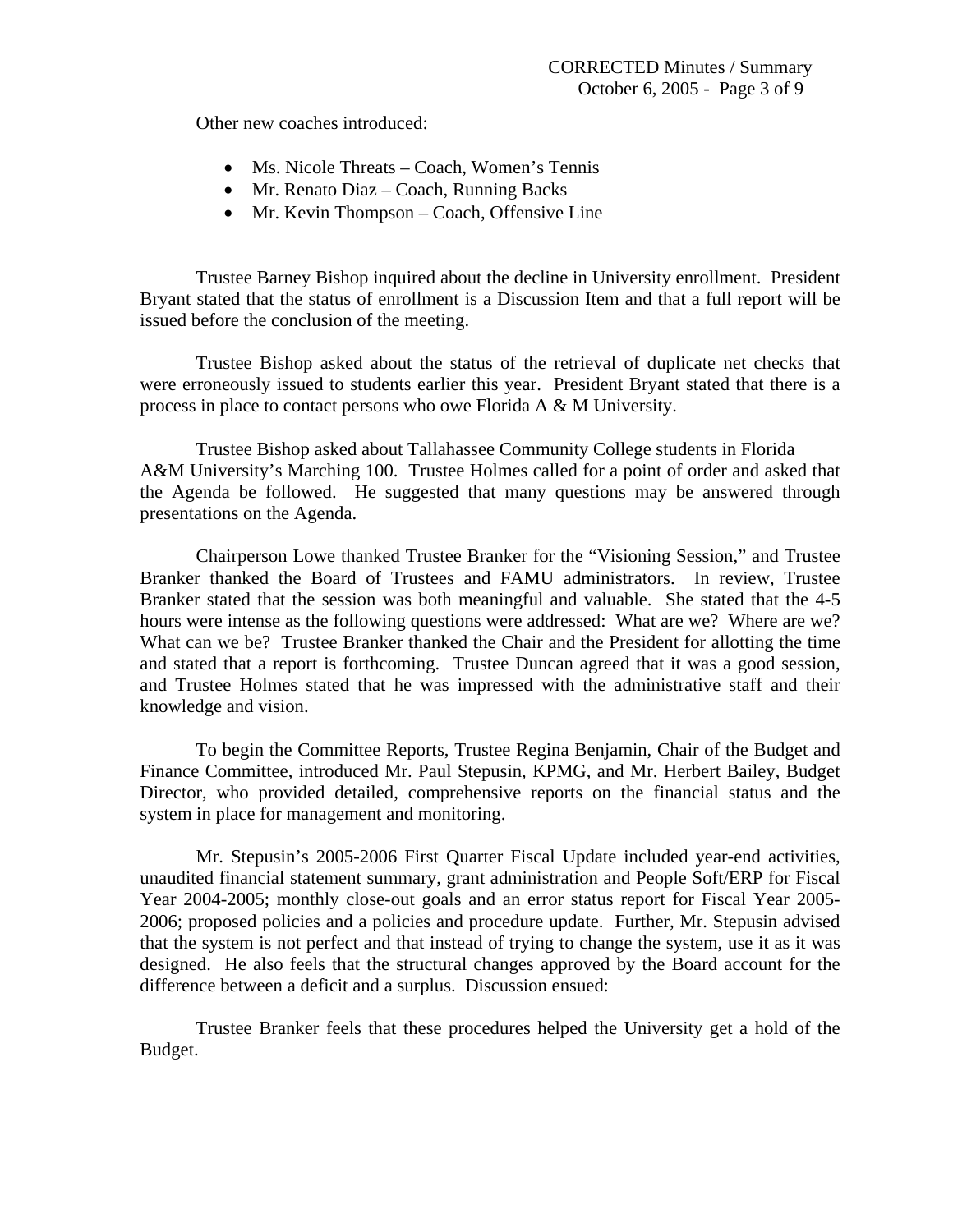Chairperson Lowe praised the efforts of KPMG and concluded that this is a different way of viewing how we spend money.

Trustee Benjamin stated that under the new procedures accountability is the standard.

 Trustee Cardenas stated that we were in "crisis mode" before and that crisis brings discipline. He suggested that the University continue to operate in "crisis mode."

 Trustee Alexander supported the changes and stated that the new system has made a lasting impression and that SGA has become more conscious of spending.

Trustee Benjamin thanked Mr. Stepusin for the Report.

 Mr. Herbert Bailey presented the 2005-2006 Operating Budget Request Summary by Budget Entity. He reported that this Report was submitted on August 16, 2005, when due. The Report included all categories:

- A. Educational and General
- B. Contracts and Grants
- C. Auxiliaries
- D. Student Activities
- E. Financial Aid
- F. Concessions
- G. Intercollegiate Athletics

Chairperson Lowe thanked Mr. Bailey for an excellent report.

## **The 2005-2006 First Quarter Fiscal Update and The Operating Budget Request Summary were accepted.**

 Trustee Laura Branker, Chair Academic Committee, introduced Dr. Debra Austin, Provost and Vice President for Academic Affairs, who petitioned the Board to approve tenure for Dr. John West, Associate Professor, Chemistry Department, College of Arts and Sciences. Through an administrative error, his name was omitted from the list that was approved by the Board in June 2005.

### **Dr. John West was approved for tenure unanimously**.

Vice President Austin introduced Dr. Vivian L. Hobbs, Director of SACS Reaffirmation, who walked the Board through the SACS Progress Report (a handout). The activities reported covered the period of July 1, 2005, when Dr. Hobbs was hired, to October 5, 2005. The Report included:

A. SACS Teaching Credentials and a Task Force, that will review faculty transcripts and assignments of responsibility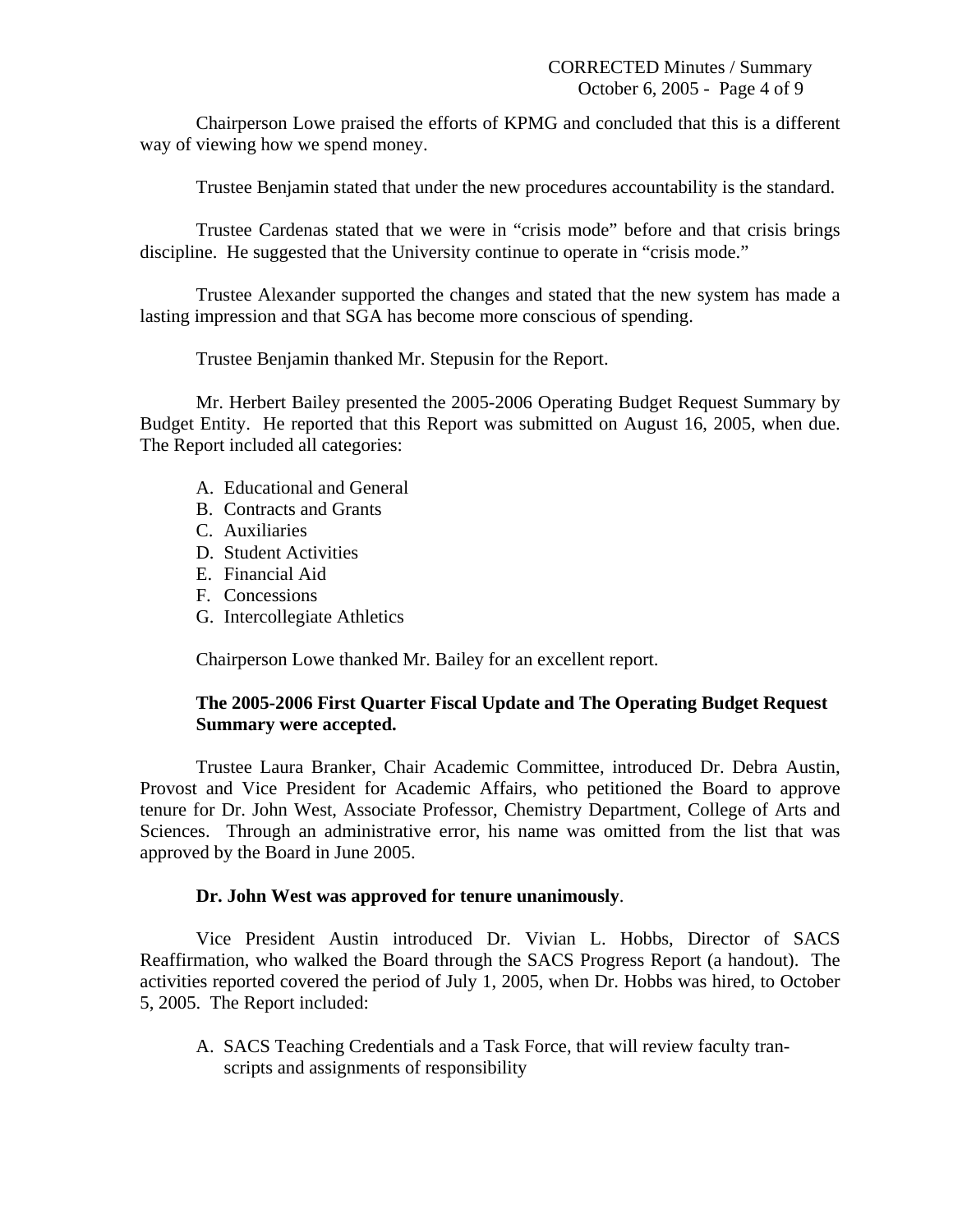- B. The appointment of the Commission on Distance Learning and International Programs, that will review all distance programs for compliance
- C. Unaddressed Compliance issues from the 1998 Reaffirmation Visit
- D. Standards and Process for Reaffirmation of Accreditation
- E. Role of the Board of Trustees
- F. SACS Core Requirements, Comprehensive Standards and Federal Mandates
- G. Timeline for Completion

 The SACS Project will be housed in Rooms 204, 205, 207 and 208, School of Business and Industry as soon as renovations and staffing are complete.

 Much discussion ensued. Chairperson Lowe, Trustee Branker and other Trustees welcomed the Report.

### **The SACS Reaffirmation Progress Report was accepted**.

 The Audit Committee met with Committee Chair Trustee Duncan on Monday, October 3, 2005. Mr. Michael Brown, CPA and Interim Inspector General, submitted the Annual Work Plan for projects proposed for Fiscal year 2005-2006 (a handout approved by President Bryant and Trustee Duncan). The Plan is based upon updated Risk Assessment and consideration of quantitative and qualitative factors. Also Mr. Brown stated that the development and implementation of new business processes in conjunction with the continuing implementation and stabilization of the ERP information system using PeopleSoft Applications for financial and student administration result in a higher risk environment for the University. It includes the following:

- A. Duties and Responsibilities of the Comprehensive University-Wide Compliance Program, which was adopted by the Board of Trustees of FAMU
- B. A Mission Statement
- C. Goals
- D. The Organizational Chart of the Office of Audit and Compliance
- E. Staffing hours (7 are on staff and there are 3 vacant positions)
- F. A list of Projects for FY 2005-2006

 Attorney Rufus Little, Vice President for Audit and Compliance, commented on the ERP system and stated that he will provide President Bryant with in-depth reviews. Also he expressed his excitement about returning to his Alma Mater.

 President Bryant stated that expenditures for ERP have far exceeded expectations and that assessment and evaluation meetings have already begun with staff. Also she stated that the payroll module for ERP has been placed on hold. Chairperson Lowe asked about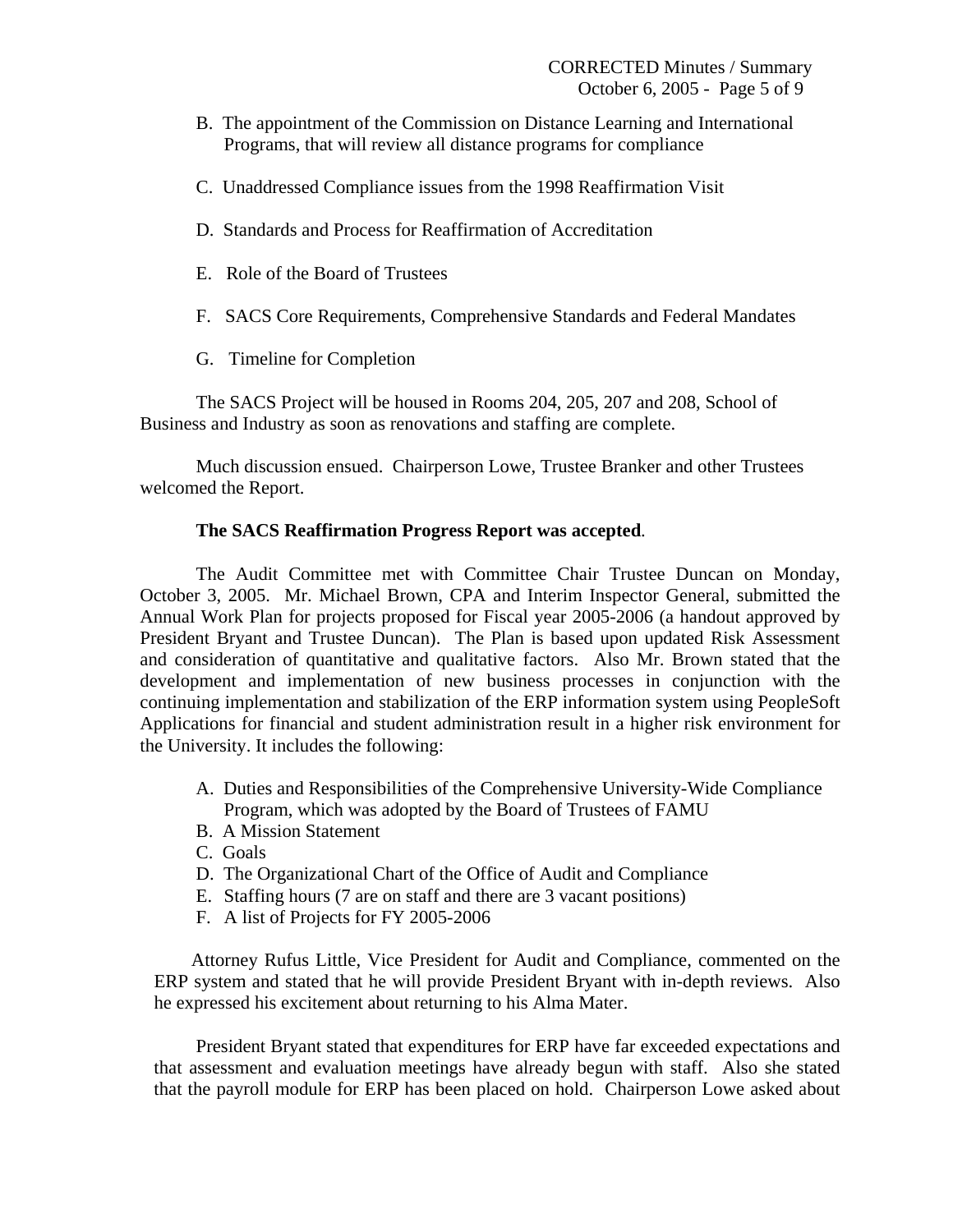the outside date for implementation, and Audit Committee Chair Trustee Duncan requested a report of findings as soon as possible.

 Trustee Alexander would like to see the same aggressive attack on financial aid that was used for the National Science Foundation resolution.

 Mr. Brown, who has served as Interim Inspector General since 2004, stated that there is a continuation Audit of Athletics.

 Trustee Bishop asked if the Inspector General has investigated the "net check" mistake.

### **The Audit Report was accepted**.

 Trustee Bill Jennings, a member of the Direct Support Organizations Committee (DSO) stated that the committee was unable to meet. It was requested that agenda items A. 2005-2006 FAMU Foundation Budget; B. 2005-2006 National Alumni Association Budget; and C. 2005-2006 FAMU Boosters Budget be placed on the December meeting agenda. Trustee Jennings recommended Board Approval for Items D. University Athletics Boosters Policy and E. Audits of University Athletics Policy.

# **The University Athletics Booster Policy and the Audits of Finances and University Athletics Finances Policy were approved unanimously**.

Attorney Michael Buckner provided an overview of the upcoming NCAA meeting in Colorado Springs, Colorado. Trustee Jennings wanted to know how soon the findings will be received. President Bryant stated the response was expected in five to seven weeks and assured Trustee Jennings that the Board would be notified as soon as she receives word.

Trustee Al Cardenas, Chair of the Facilities Planning Committee, stated that he benefited from the "Visioning Session" and asked Mr. Clarence Stallworth, Associate Vice President for Facilities and Construction, to provide an update of the Campus Master Plan. Mr. Stallworth stated that there are corrections and changes to be made to the Plan and that he will work with consultants and bring the update to the next Board Meeting.

### **No action required**.

Mr. Sam Houston, Director of Facilities and Construction, stated that the Student Recreation Center will be ready for occupancy in January, 2006. Trustee Alexander asked if the intramurals field would be relocated for closer proximity to the Center. President Bryant stated that she would re-negotiate with engineers to resolve the issue of the location of the field. The Committee sought authorization to negotiate an agreement for Architect/Engineer services for Phase II.

The University is in its second phase of electrical and technology infrastructure upgrades. Fred Wilson is the engineer of choice. Trustee Bishop asked if there were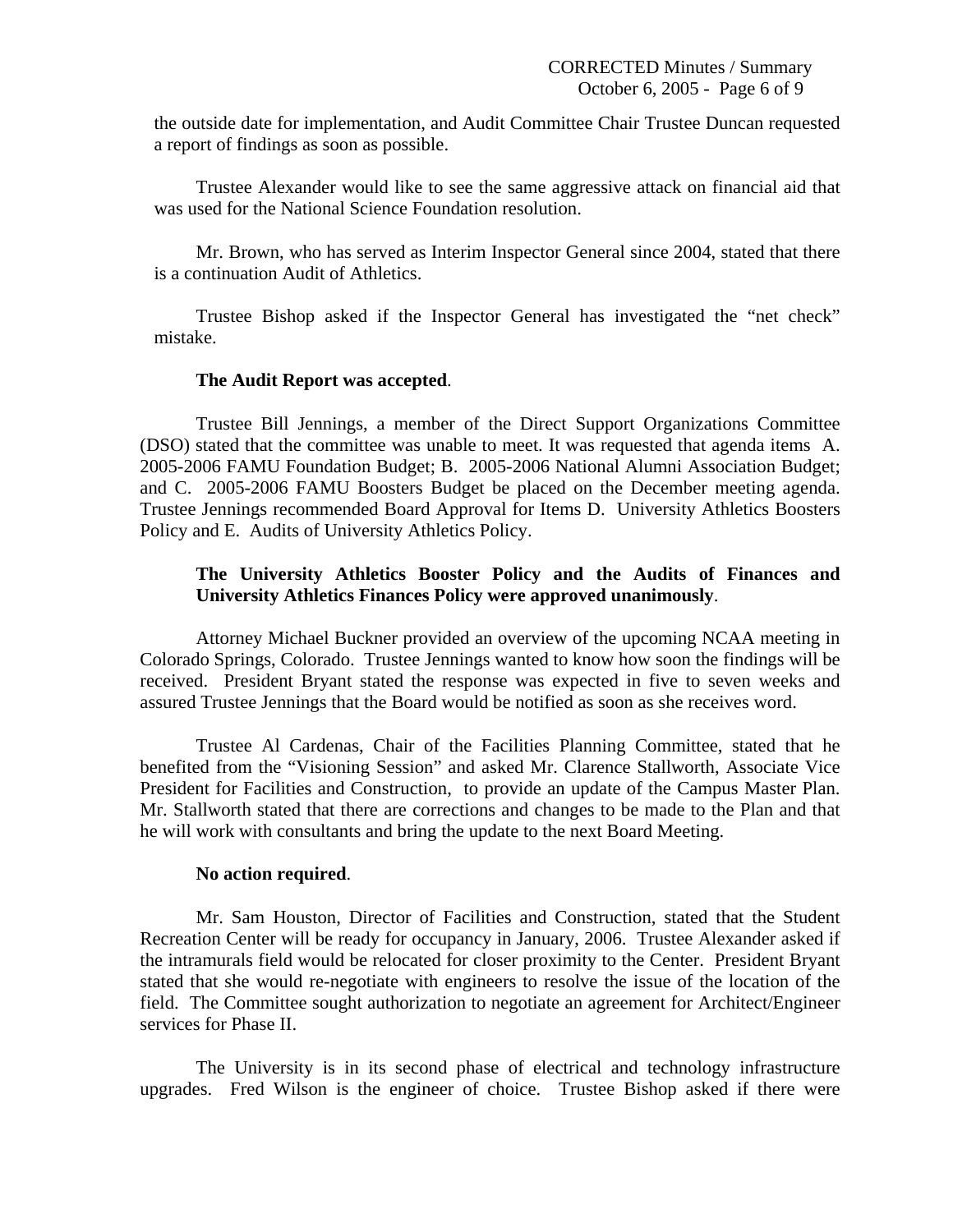minorities involved and that he would like for as much consideration as possible given to minority firms. The Committee sought authorization to enter into negotiations with Fred Wilson for the design of Phase II.

Project Change Orders for Carnegie Library/Black Archives, including the restoration of the existing 5,000 NSF Carnegie Library and the expansion to the north of the existing building site including landscaping and parking were discussed. The project change will be funded from the existing project budgeted funds of \$5,023,236. The Committee sought approval for C.O. #21 and the contractor's request or an additional 120 days for completion.

 The Committee sought acceptance of the new Journalism Building, authorization for the release of the retainage to the contractor and approval of additional A/E Services in the amount of \$61,331.00 for delays due to four hurricanes and other unforeseen conditions.

# **Campus Master Plan Update Delay – Accepted unanimously Student Recreation Center Phase II – Approved unanimously Campus Electrical Upgrades Phase II – Approved unanimously Project Change Orders for Carnegie Library and Black Archives – Approved unanimously Construction Update and Acceptance of Journalism Building – Approved unanimously**

President Bryant provided an Enrollment handout in fulfillment of a request by Trustee Bishop. Vice President Debra Austin explained FTE's to the Board. She explained the difference between Actual vs. Funded FTE Enrollment and the discrepancies in numbers. The Handout included enrollment data for 2002-2003, 2003-2004 and 2004-2005.

The following Consent Agenda Items were considered for approval:

- 1. A. University's (Housing) requirement for all first year students to reside on Campus (Regulation 6C3-2.001)
	- B. Schedule of Tuition and Fees for 2005-2006 (Regulation 6C3-3.017)
	- C. Anti-hazing (Regulation 6C3-2.028)
	- D. University Code of Conduct (Regulation 6C3-1.019)
	- E. Misconduct in Research (Regulation 6C3-1.020)
	- F. Miscellaneous Fees (Regulation 6C3-3.018)
	- G. University Intercollegiate Athletics Policy
- 2. Resolution No.16-05 Establishing procedures for the University's Regulation Development
- 3. Resolution No. 17-05 Authorizing the University President to approve the settlement of any lawsuit or claim in an amount not to exceed \$100,000
- 4. Resolution No. 18-05 Ratifying and Authorizing classification and Compensation Studies for A & P, USPS and Faculty employees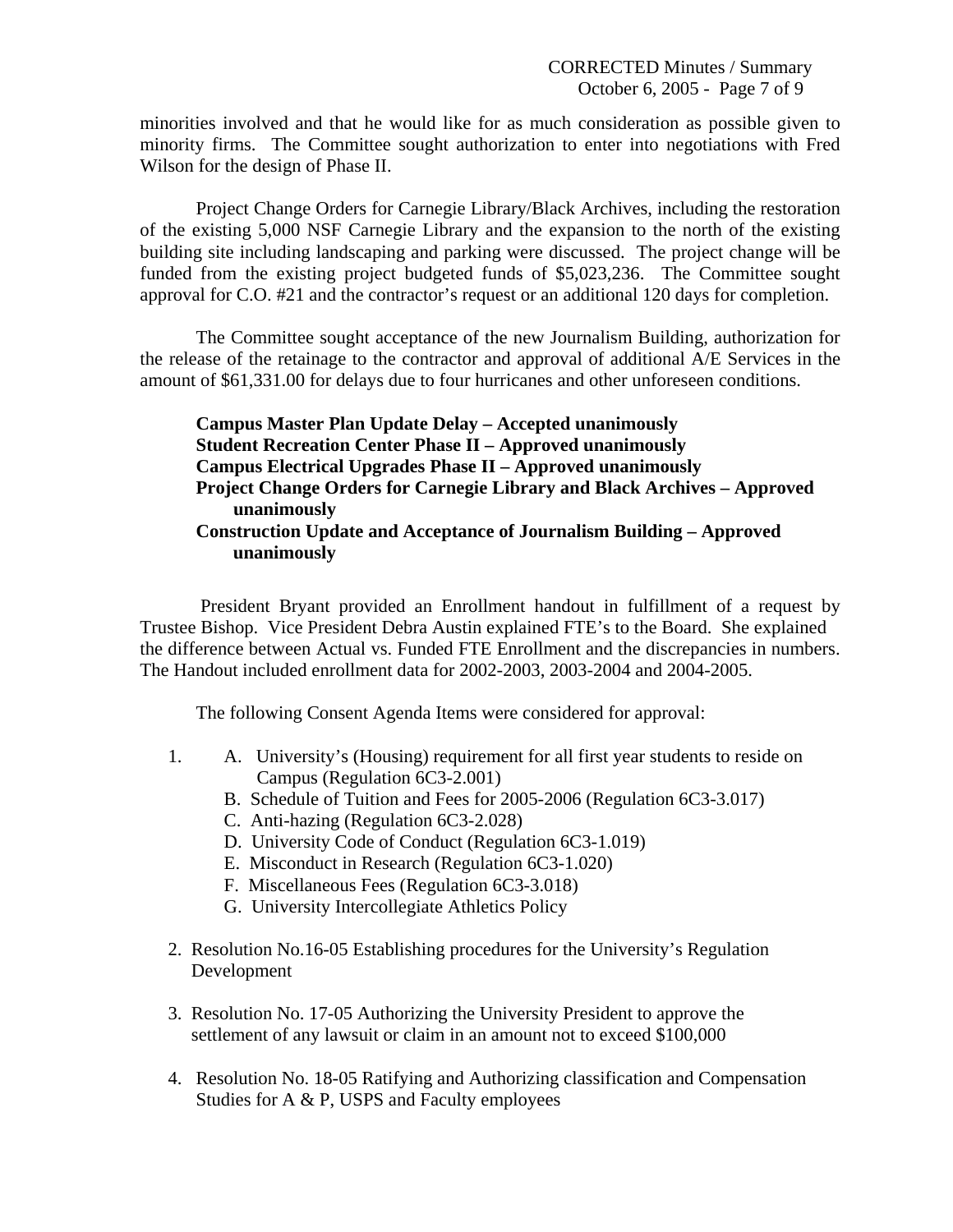- 5. Human Resources Policies:
	- A. Tuition Reimbursement
	- B. University Payroll
	- C. Additional Employment
	- D. Leave of Absence without pay
	- E. Consensual Sexual Relationships
	- F. Benefits and Leave

## **All of the above Consent Agenda Items were approved unanimously except Item 5E, which was pulled by President Bryant.**

Trustee Leerie Jenkins introduced the News Media Relations Policy, which stipulates that the Chairperson of the Board of Trustees is the official spokesperson for the Board and that the President or her/his designee should provide official news about the University. Otherwise, responses from any others should be designated "opinion". Trustee Bishop stated that he will not relinquish his right to speak, but will make it known when interviewed that he is expressing his opinion.

#### **Discussion of Evaluation of the Interim President**

Chairperson Lowe began the discussion by indicating the need for a process to evaluate the Interim President. She provided background information to the Board on the length of the Interim President's contract; the amount of time the Interim President had been serving; the contract provided that the Board would consider providing a performance based bonus of at least \$25,000, if warranted; and ,the decision whether to grant a bonus would be determined in December 2005. Thus, she requested that the Board discuss a process for determining whether or not Dr. Bryant's performance warrants the consideration of a bonus; and if so, what would be the amount of the bonus.

Trustees Alexander and Jennings proposed some type of comprehensive framework. Trustee Benjamin suggested that criteria with goals should be developed. Trustee Cardenas proposed that criteria be sent to the General Counsel and that the Board meet telephonically and bring consensus to the next Board Meeting. It was decided that the Chair and General Counsel would work together to develop an evaluation process of the Interim President for submittal to Board members.

Trustee Bishop asked the President about the number of students and expenses associated with Tallahassee Community College students in FAMU's Band. President Bryant stated that there were a little over 40 students. She did not present a precise figure, but the 40 students would require an additional bus, per diem, lodging and uniforms. In addition, they are not in our database; they are not covered and, therefore, a liability.

Trustee Bishop inquired about the Board's call-in telephone number for committee meetings. Trustee Branker asked if it was not public policy to have access. Trustee Jenkins recalled the talking in the background, televisions, children and sometimes weak signals.